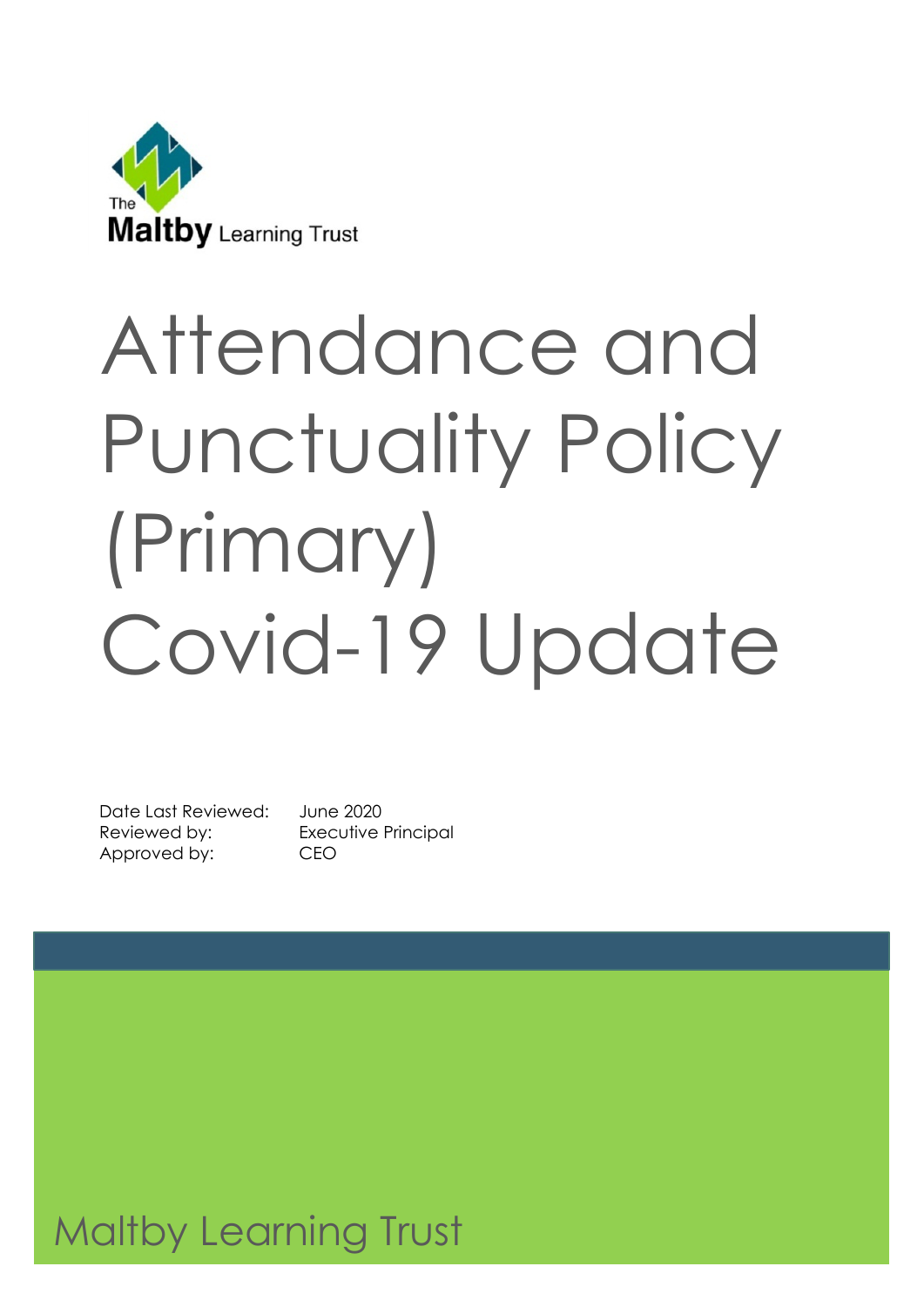#### 1. INTRODUCTION

Each Academy within the Maltby Learning Trust (MLT) encourages 100% attendance and punctuality for all students. The Trust expects all students to attend regularly and arrive at lessons on time, in order to take full advantage and access the full-time educational opportunities they are entitled to. The expectation is that parent/carers will ensure that their child or young person arrives at the Academy on time every day and support the MLT's policies and procedures regarding attendance and punctuality.

In order to achieve excellent attendance, MLT Academies provide welcoming, safe and secure environments where students feel valued. In addition, each Academy works hard to create a stimulating and accessible curriculum with high quality teaching for every student, together with a wide range of extra-curricular activities. Attendance is inevitably bound up within the ethos of MLT Academies and the networks of relationships that exist within it.

**Covid-19** – During periods of Covid-19 restriction, MLT Academies still work hard to encourage high levels of attendance from eligible groups of pupils and high levels of engagement from those working from home. Because of lockdown arrangements and flexible provision, attendance may not be compulsory for some periods during Covid-19 restrictions; however, it is always strongly encouraged, and enforcement will be used when guidance allows. This is in line with the ethos of our Academies and the importance we place on motivation for learning.

#### 2. WHY REGULAR ATTENDANCE IS CRITICAL

Any absence affects the pattern of a child or young person's schooling and regular absence equates to significant lost learning time which will seriously affect their learning and progress. Any child or young person's absence also disrupts teaching routines and so may affect the learning of others in the same class. Ensuring children and young people attend regularly at school is a parent/carer's legal responsibility. Permitting absence from school without a good reason creates an offence in law and may result in prosecution.

**Covid-19** – During periods of Covid-19 restriction, attendance of eligible groups is vital for the continuity of education to be maintained. Periods of closure or reduced provision have the potential to be highly disruptive for the progress of students throughout the age range; it is therefore vitally important that students are encouraged to attend school whenever this is possible and fully engage with online learning when it is not. While during these periods the Trust will follow government guidance and may not seek to undertake enforcement action, we will always undertake to persuade both students and parents of the importance of high levels of engagement and attendance throughout the period of restriction.

#### 3. ACADEMY RESPONSIBILITY

To encourage excellent attendance, the Academy:

- Ensure all staff understand their role in ensuring good attendance and punctuality, and in reducing absence including Persistent Absence.
- Provide regular attendance monitoring by Attendance Officers in conjunction with Pastoral, Inclusion and Safeguarding Teams, including acting early to address patterns of absence.
- Ensure students with good and rapidly improving attendance and/or punctuality are recognised and rewarded.
- Ensure students with poor attendance and/or punctuality are investigated through Academy referral procedures and challenged through Academy and Local Authority sanctions.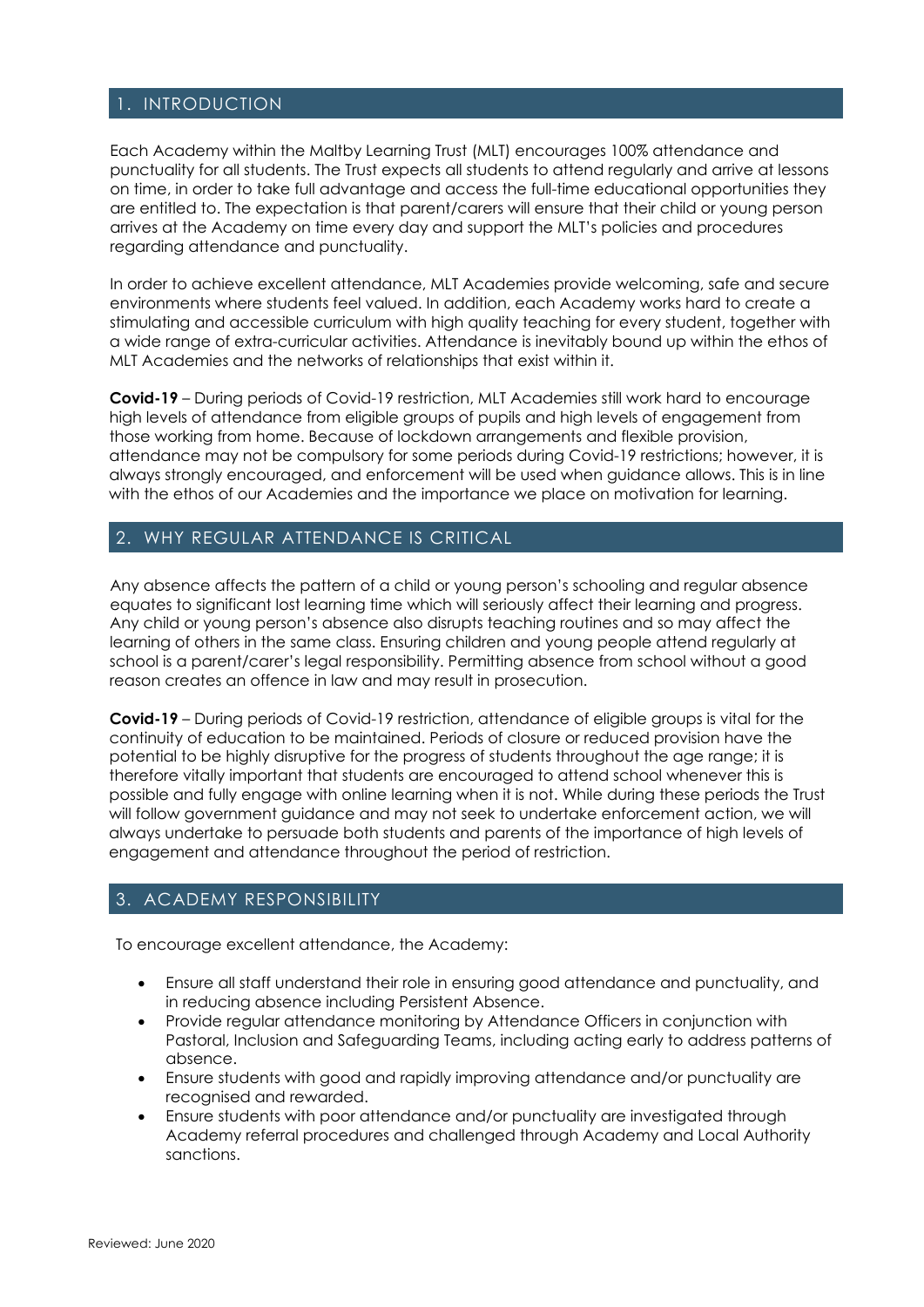- Ensure parents/carers are supported to perform their legal duty to ensure their children of compulsory school age attend regularly and are punctual in attending at the start of the school day and in secondary academies, at the start of each lesson.
- Ensure students and their parent/carers are made aware of the importance of good attendance and punctuality and are informed of the consequences when it is not. Give parents/carers details on attendance on the website (and the Academy app).
- Report to parents/carers regularly on how their child is performing in the Academy, what their attendance and punctuality rates are and how these relate to their attainment and progress and Academy target.
- Celebrate good attendance by displaying individual and class achievements.
- Reward good or improving attendance through year group, house, class competitions, certificates and commendations.
- Run promotional events when parents/carers, students and staff can work together on raising attendance levels across the Academy.

#### 4. PARENTS/CARERS RESPONSIBILITY:

To encourage excellent attendance, parents/carers:

- Have a legal duty to send their children to school regularly and risk prosecution if they fail in this duty. Only the Academy, within the context of the law, can approve absence.
- Cannot approve absence.
- Will be informed when their child's attendance is unauthorised.
- Should attempt to arrange appointments for their child or young person outside normal Academy hours whenever possible. Wherever possible the student will be expected to attend school before and/or after the appointment.
- **Covid-19** The MLT follows government guidance during periods of Covid-19 restriction, and at times the above legal framework may not apply.
- **Covid-19** The MLT acknowledges that raised anxieties during Covid-19 restrictions may be a barrier to attendance. However, there remains an overriding legal duty on parents to ensure their child receives an education and therefore attendance will be always be strongly encouraged and enforced where possible.

#### 5. STUDENTS RESPONSIBILITY:

To encourage excellent attendance, students:

- Must ensure that they arrive promptly, attend all morning and afternoon sessions and timetabled lessons punctually.
- Must sign out at Student Reception and obtain an 'Authorised Absence' Slip, which gives proof of their authorisation to be off-site.
- May not leave the Academy premises during lunchtime. Note extensive 'Active Lunchtime' provision and a number of healthy eating outlets are provided.
- Must sign in and out of the premises via the central entry/exit system (Sixth Form Only).
- **Covid-19** Must engage with learning in whatever form this might take during periods of restricted access to Academy sites.

NB. Permission to leave the site will normally only be given for fixed term exclusion, or authorised medical/dental appointments.

#### 6. ATTENDANCE TEAM RESPONSIBILITY:

To encourage excellent attendance, the attendance team: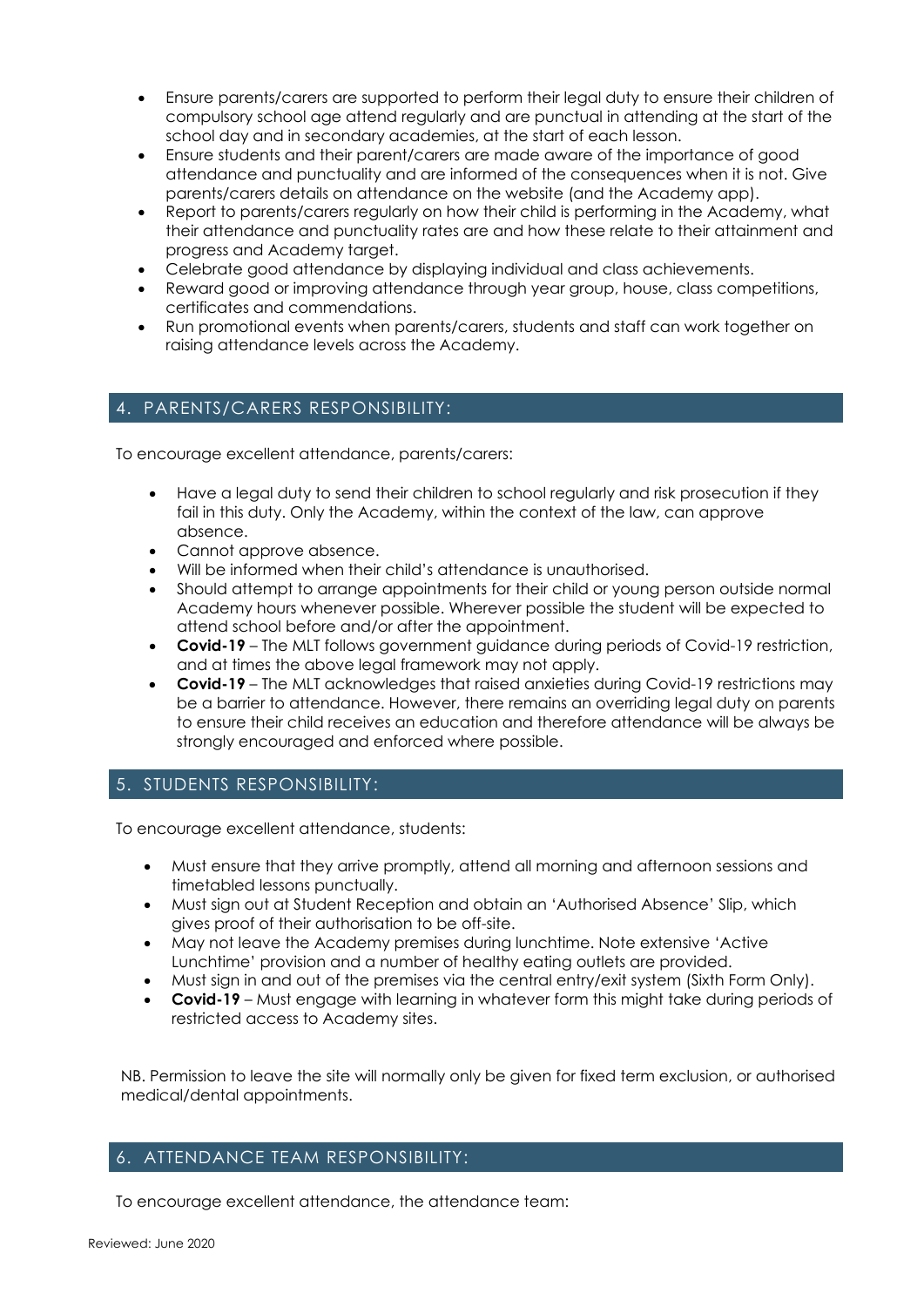- Carefully monitor the attendance and punctuality of all students.
- Identify any attendance problems and students who are at risk of persistent absence
- Liaise closely with pastoral, inclusion and/or safeguarding staff as well as the Principal to support attendance and punctuality initiatives.
- Ensure class teachers and/or form tutors liaise proactively with the Team to help identify and address attendance issues.
- Take relevant action where attendance is a cause for concern e.g. telephone parents/carers to discuss the problem, make home visits, organise meetings with parents/carers to decide on the appropriate intervention.
- Pursue enforcement action where no significant improvement has been made to attendance, as required by the 'Attendance Matters Pathway for Schools' (appendix 1). This is the process agreed by the Local Authority and all Rotherham schools to address irregular or non-school attendance.
- On discovering truancy, will inform the student's parents/carers and Tutor the same day and appropriate sanctions applied.
- **Covid-19** Work to ensure students and parents are reassured about the control measures in place within the Academy to ensure health and safety, therefore maximise attendance.
- **Covid-19** Work to ensure that the maximum number of students eligible to receive face to face teaching attend school.
- **Covid-19** Work to ensure that any student undertaking remote learning who has been inactive for more than 3 days is contacted.
- **Covid-19** Work to ensure that the maximum number of students working remotely engage with learning regularly

#### 7. TEACHING STAFF

To encourage excellent attendance, teaching staff:

- Monitor class attendance and report any cause for concern to the Attendance Officer, SLT staff member or the Principal.
- Have frequent discussion with students about the importance of regular attendance and punctuality.
- Support students who have been absent in making up missed work.
- **Covid-19** Regularly contact students undertaking learning remotely to ensure engagement remains high

NB. Subject teachers in secondary Academies will follow up suspicious absences by informing the Tutor and Pastoral Teams of any discrepancies immediately. They query persistent or frequent absences with the Tutor to ensure that it is not 'selective truancy'.

#### 8. REGISTERS

Registers are completed using the Academy's SIMS information system (a paper copy is always available should the SIMS system not be operable).

Registers are legal documents and must be taken clearly and accurately, using the correct symbols/codes. (see Appendix 1). All Academies are required by law to keep an attendance register and no gaps in registration can be left. The attendance register must be taken at the start of the first session of each school day (morning) and once during the second session (afternoon) of the school day to mark whether every student is:

- Present
- Attending an approved off-site educational activity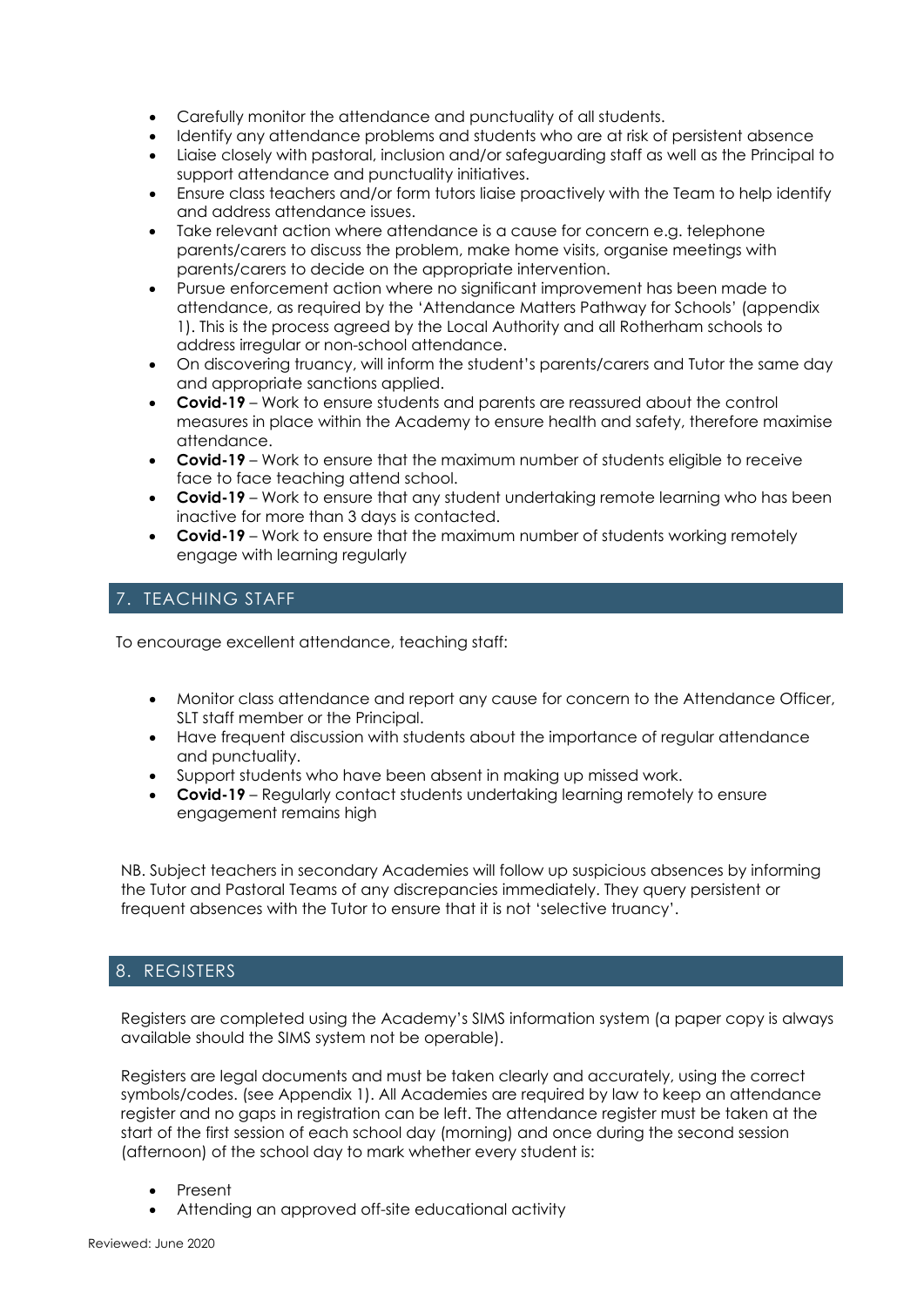- Absent
- Unable to attend due to exceptional circumstances

Any amendments made to the register will include both the original and amended entry, reason and date of amendment and staff member making the amendment.

Registers must be taken within the first 10 minutes of each registration session (and at the start of each lesson in Secondary Academies). Failure to do so will result in a formal reminder and potentially a disciplinary. The Attendance Team will check that teaching staff are completing registers promptly and accurately.

#### **No student may take a register.**

**Covid-19 –** During periods of Covid-19 restrictions, DfE guidance on the completion of registers and subsequent reporting will be followed. Where the Academy is partially open, a record will be kept on site of students who are expected to attend on any given day and who has attended. Any student who is expected and does not attend will be contacted and the reason for non-attendance recorded.

#### **9. COVID-19 – ONLINE ACTIVITY LOG**

During periods of Covid-19 restriction, where students are undertaking remote learning out of the Academy, an online activity log of students who have not accessed learning for periods of 3 or more days will be submitted to attendance officers by teachers every week. This will enable well-being checks to take place and work undertaken to engage students and families with learning where required. Actions taken will be logged through school systems such as CPOMS.

#### 10.ILLNESS DURING THE SCHOOL DAY

If a student becomes genuinely unwell during the day, they will be sent to Reception by the class teacher (Primary Academies) or by their Teacher/Pastoral Manager (Secondary Academies). Students should not contact parents/carers directly.

Staff will then assess the illness and make decisions about whether parents/carers need to be informed and whether a student will be sent home, wait and/or return to class.

No student should leave the Academy premises for such arising medical reasons without staff permission (based on whether contact has been made with a parent/carer at home).

In the event of a student being genuinely unwell and unable to continue with the Academy day, contact will be made with parent/carer. In the interest of safeguarding students' arrangements will be made for the student to be collected by parent/carer or other nominated family member.

Appropriate First Aid will be administered where deemed necessary by a trained First Aider.

**Covid-19 –** During periods of Covid-19 restriction, students displaying Covid-19 symptoms (high temperature, persistent cough, loss of taste/smell) should be sent home immediately. These students should be asked to wait in the Academy's designated area (see individual Academy Covid-19 response plan) and only attended by staff equipped with the appropriate Personal Protective Equipment (PPE) until collected by a responsible adult. Full guidance can be found in the MLT First Aid Policy.

#### 11.ABSENCE PROCEDURE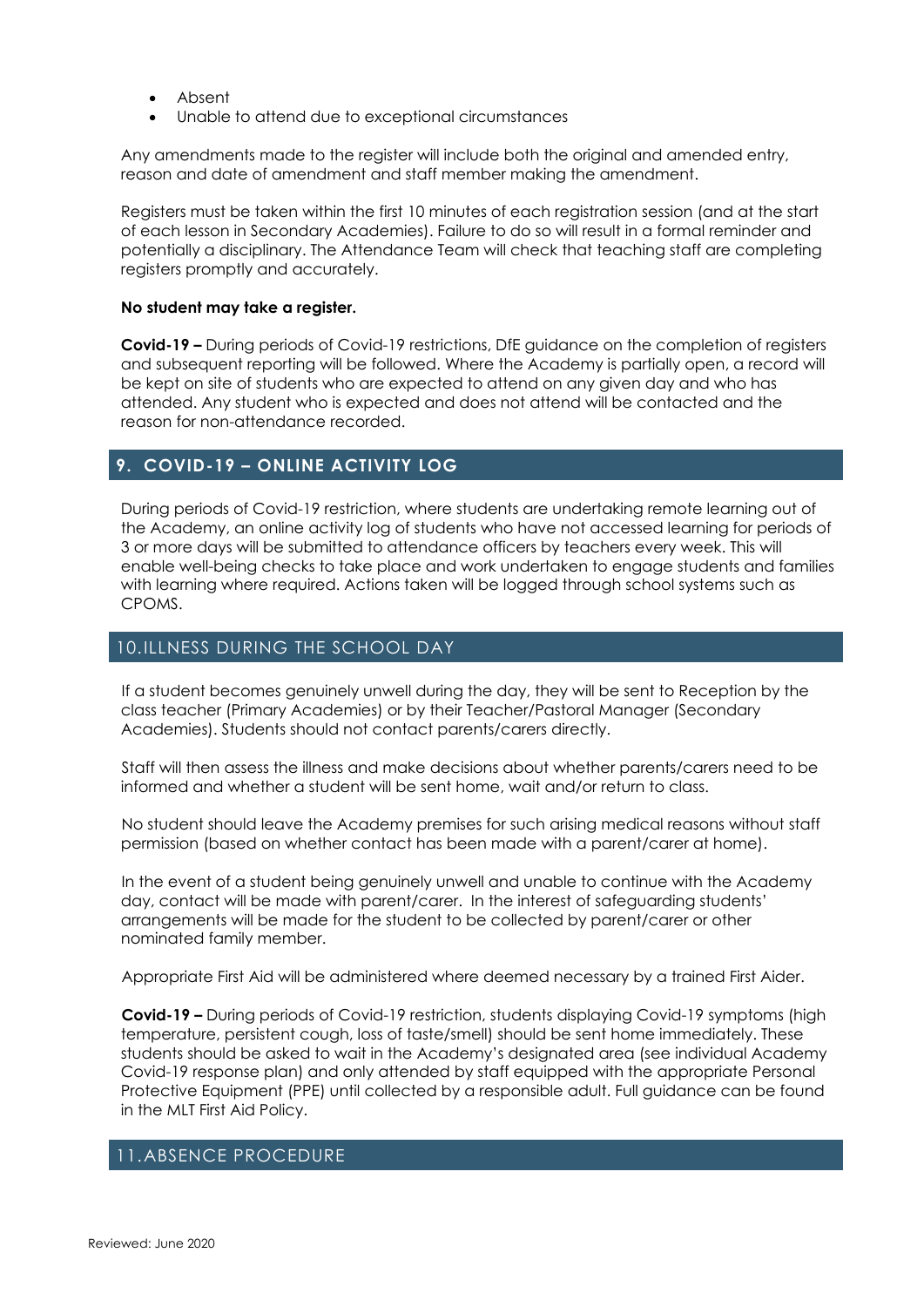On the first day of a student's absence, parents/carers should contact the Academy to report the absence. This should be done by a telephone call to reception and at the earliest opportunity (by 8.30am), giving a reason for the absence and a date when the child or young person is expected to return. Parents/carers should contact the Academy on each subsequent day of absence.

Where an acceptable reason for absence is given and accepted by the Academy, the absence may be marked 'authorised'. The Academy is under no obligation to accept the reason given for absence if there is doubt of its validity and may ask for a signed letter to explain the absence.

Where appropriate, parents/carers regularly identifying poor health as a reason for their child or young person's absence will be asked to provide medical confirmation from their GP. If a student is considered 'Persistently Absent', no absence will be granted without medical confirmation from the health professional.

If the absence involves physical injury, with implications upon the student's return to the Academy, a risk assessment will be carried out by the SENDCO for each specific case.

**Covid-19** – During periods of Covid-19 restriction, absence procedures will be applied as normal for students eligible to be in the Academy. For students not eligible to be in the Academy the government guidance will be followed.

#### 12.UNDERSTANDING TYPES OF ABSENCE

The Academy day consists of two sessions, am and pm.

Every full or half-day absence from school has to be classified by the school (not by the parents/carers), as either 'AUTHORISED' or 'UNAUTHORISED'. This is why information about the cause of any absence is always required, preferably in writing.

**Authorised Absence(s)** are mornings or afternoons away from school for a legitimate reason such as:

- Illness
- Medical/Dental appointments (which cannot be made outside of school hours)
- Emergencies or other unavoidable causes
- Religious observance
- Family funeral
- Traveller students travelling for occupational purposes

**Unauthorised Absence(s)** are those which legislation does not consider reasonable and for which no 'leave' has been given. This type of absence can lead to legal proceedings and prosecution. This includes:

- Parents/carers keeping children or young people off school for no reason
- Truancy during the school day
- Absences which have never been properly explained
- Students who arrive at school too late to get a mark in the reaister
- Shopping
- Looking after other children
- Birthdays
- Day trips and holidays in term time
- Excessive, prolonged or repeated patterns for absence due to illness without medical evidence/ confirmation from a GP or other healthcare professional
- Waiting for a delivery
- Taking or collecting a relative to/from the airport
- Sleeping in after a late night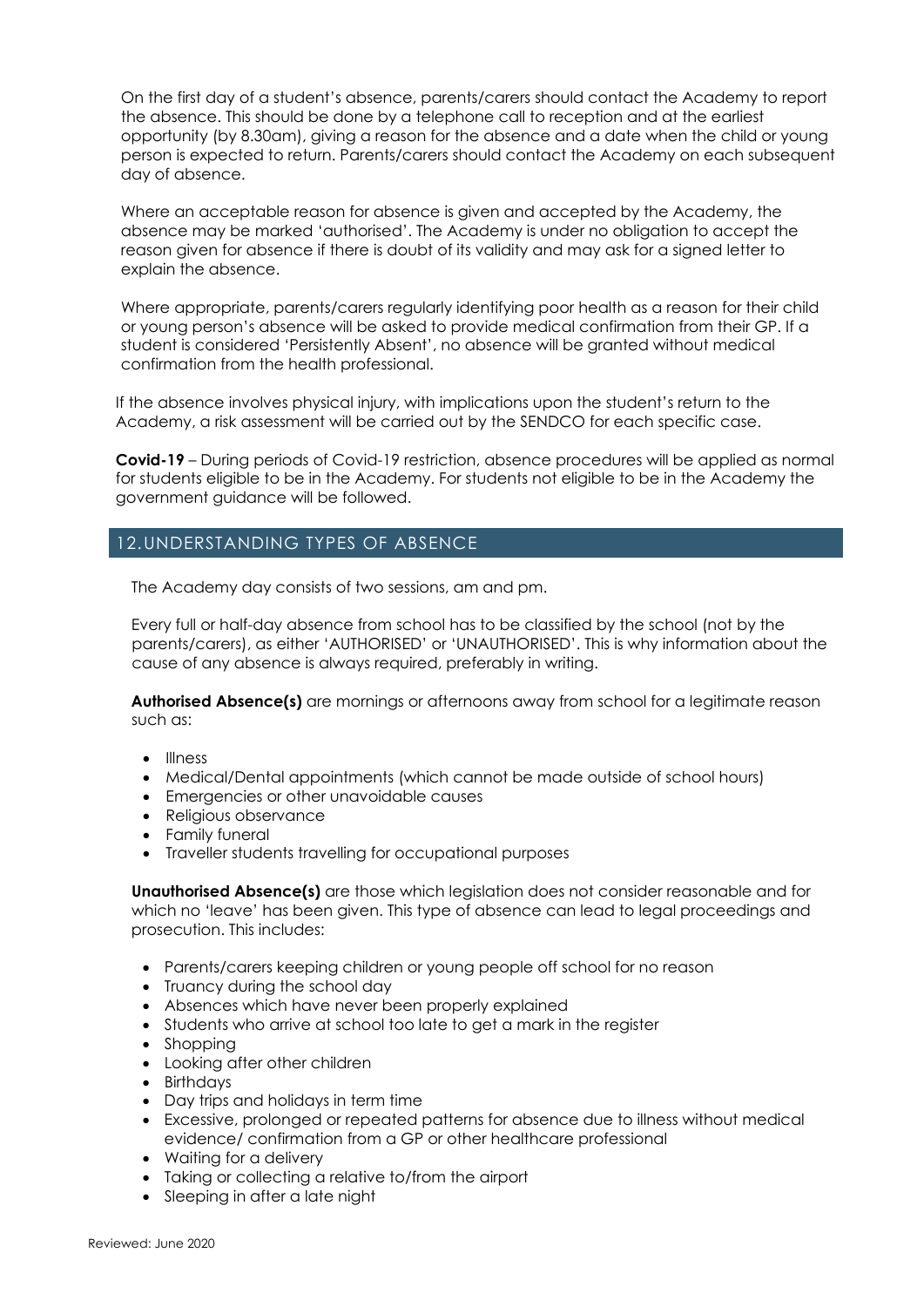• Parent/carer's Illness

**Persistent Absenteeism (PA)** - A student becomes a 'persistent absentee' when their attendance falls to 90% or below for whatever reason. Absence at this level will cause considerable damage to any child or young person's educational prospects and the fullest support and co-operation is needed from parent/carers to tackle this.

Any case that is seen to have reached the PA mark or is at risk of moving towards that mark is given priority; parents/carers will be informed of this immediately and remedial action will be taken.

**Covid-19** – During periods of Covid-19 restriction when students are not eligible to be in school, the above categories may not be applied. However, monitoring of students' engagement with learning will still take place.

#### 13.PUNCTUALITY PROCEDURE

Students arriving after registration time will receive a late mark (L) in the register. If a student is going to be late, parents/carers have a responsibility to inform the Academy of their child's lateness by telephone.

Registers close at 9am (Primary Academies) and 9.15am (Secondary Academies). Students arriving after this time must report to reception and/or student reception to be marked present and order lunch (Primary Academies)

A text message will be sent to parents/carers before 10am indicating lateness or absence if no contact has been made by parent/carers to explain this.

Avoidable and persistent lateness in Secondary Academies will result in a detention.

Ultimately, the parent/carer of a child or young person who frequently arrives late at school can be prosecuted in the Magistrates Court under the Education Act 1996 for failing to ensure their child attends regularly.

**Covid-19** – During periods of Covid-19 restriction, the above procedures may be adjusted to meet the requirements of the academy's Covid-19 plan and government guidance. Where staggered entry times are used, registers will close 15 minutes after a student's designated start time. Other lateness procedures will be applied on this basis.

#### 14.SUPPORTING AND ENCOURAGING GOOD ATTENDANCE

Whilst any child or young person may be off school because they are ill, sometimes they can be reluctant to attend school. Any problems with regular attendance are best sorted out between the Academy, the parents/carers and the child or young person. If a child or young person is reluctant to attend, it is never a good idea to cover up their absence or to give in to pressure to excuse them from attending. Condoning absence, particularly at an early age, can lead to habitual patterns of non-attendance and can give students the impression that attendance does not matter. Parents/carers can support students by:

- Ensuring regular routines and early bed times
- Helping with homework
- Having uniform and equipment prepared the night before
- Providing a healthy breakfast
- Reporting any academic or social concerns promptly to the school
- Retaining open and honest communication with the child or young person's school
- Being positive about school (even if a parent/carers own experience was less than positive)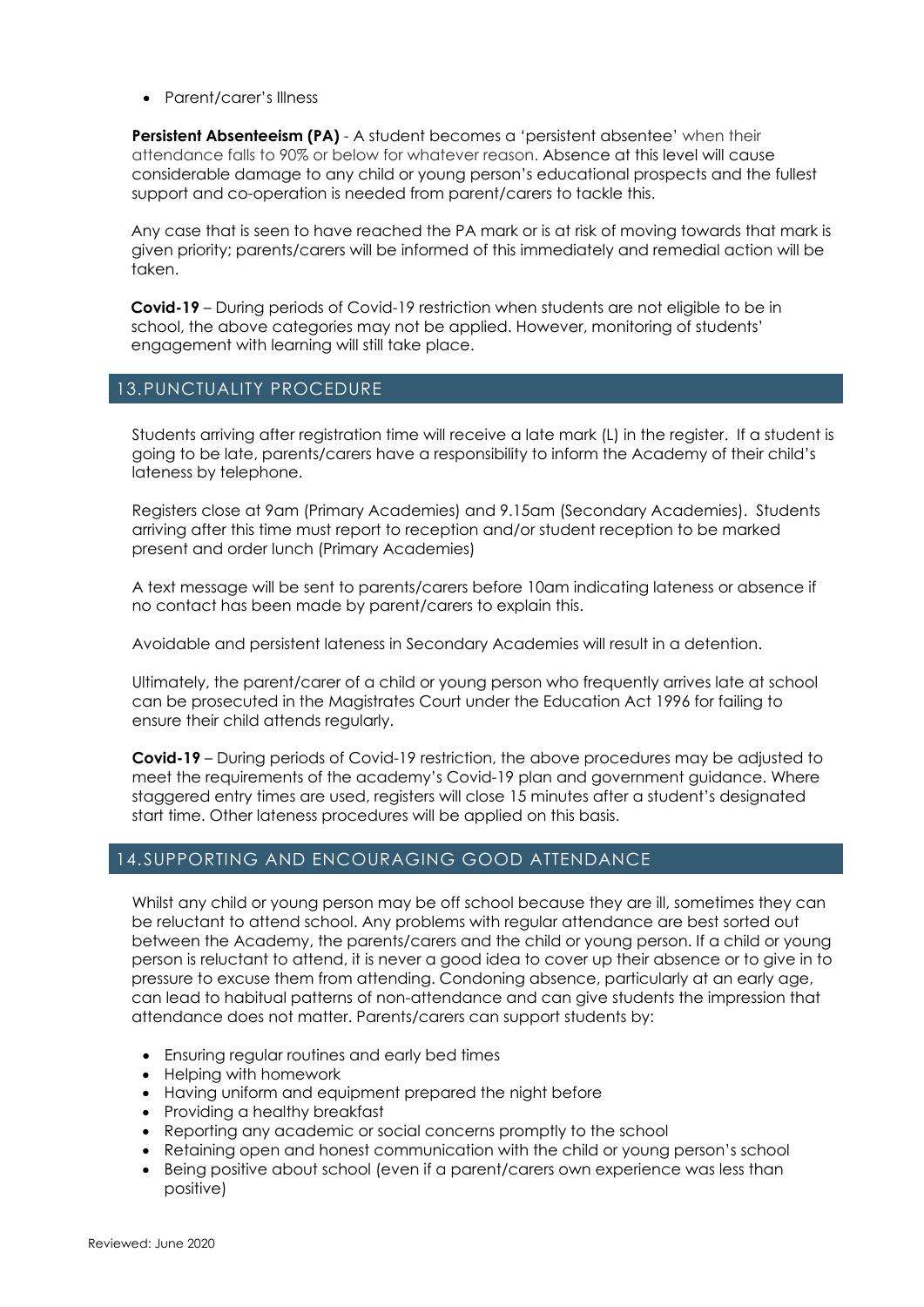#### **15. COVID-19 SUPPORTING AND ENCOURAGING ENGAGEMENT**

During periods of remote learning, it may be challenging to keep students motivated and engaged with learning. Engagement will be monitored through the Online Activity Log and contact made with any students who have dropped in engagement and their families. In these cases, issues surrounding the loss of engagement should be sensitively investigated in order to ascertain any barriers. These could be:

- Lack of ICT provision in the home
- Lack of parental supervision due to parent's own job
- Lack of student motivation
- Lack of parental motivation/parental anxiety
- Student resistance to engagement

Attendance officers and other relevant staff should work in partnership with families to overcome any difficulties and barriers to engagement being faced. This could include:

- Provision of physical learning materials (eg. paper packs)
- Provision of remote pastoral support
- More regular teacher contact with student

For disengaged vulnerable students who are eligible to attend school throughout a period of Covid-19 restriction, the school should work proactively to ensure the students attend whenever possible.

#### 16. LEAVE OF ABSENCE

The MLT or Academy Principals are no longer able to grant leave of absence for the purpose of a family holiday during term time. The Principal may not grant any leave of absence unless there are exceptional circumstances.

Any student absent during term time, unless granted by the Principal because of exceptional circumstances, will be recorded as 'unauthorised' absence.

All requests for leave of absence should be in writing to the Principal and will be considered on an individual basis taking into account individual circumstances. The request for leave of absence form can be obtained from reception/student reception and must be returned to the Academy Attendance Team at least one month in advance of the absence.

A Fixed Penalty Notice may be issued by the Local Authority where 'a student has been taken on holiday during term time, the absence has not been authorised by the school, and the child's attendance is below the Local Authority average for the previous school year or 3 terms.'

The penalty is £60 per parent per child if paid within 21 days of receiving a notice and £120 if paid after this but within 28 days.

#### 17.STRATEGIES FOR ACHIEVING GOOD ATTENDANCE AND PUNCTUALITY

Good attendance is rewarded through a range of initiatives across MLT Academies including competitions, prizes, assemblies, public displays, on the website, letters home and in newsletters. This also ensures that attendance maintains a high profile amongst staff and students.

#### 18.ANALYSING AND REPORTING ATTENDANCE DATA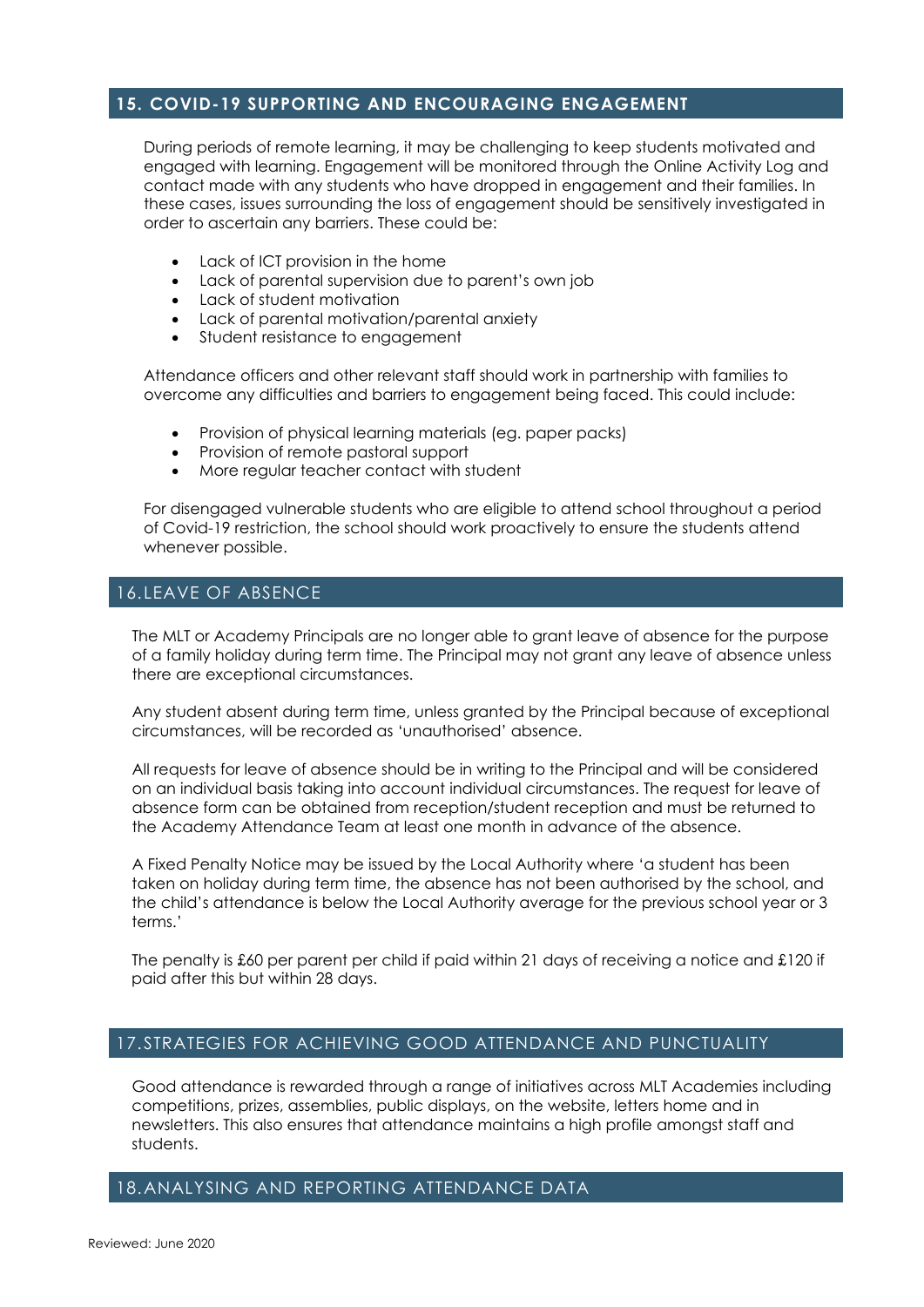The Attendance Team review attendance on a daily basis and monitor this continually, producing reports every half term. These reports compare attendance data with the national average and are shared with Academy Governors and published at national and local authority level through the DfE's school absence national statistics releases.

All teachers should look out for any patterns in absence and investigate or report their concerns to the Attendance Team and/or Pastoral teams as appropriate. If a student's attendance level drops below 95% the cause will be investigated by the Academy Attendance Team who will liaise with parents/carers.

As well as liaising with parents/carers, the Attendance Team reports concerns about attendance to the Principal; and advises when fixed penalty notices should be issued. The Principal is responsible for ensuring the Attendance policy is implemented consistently across the school and reporting to the Local Governance Committee (LGC). The LGC are responsible for monitoring attendance data for the Academy on at least a termly basis.

**Covid-19** – Where Covid-19 restrictions are in place, attendance analysis will focus on identifying patterns and trends in online/remote learning engagement and attendance for pupils eligible for school provision. This information will be reported to LGCs through the reporting mechanisms outlined above.

#### 19.MONITORING ATTENDANCE AND PUNCTUALITY AT OFF SITE PROVISION

Where students attend external provision, weekly registration certificates are received from the external providers. These are monitored and any concerns reported to the Attendance Team/SLT.

#### 20.FIXED TERM PENALTY NOTICE AND/OR PROSECUTION

Reducing unauthorised absence from school is a key priority nationally and locally because missing school damages a student's attainment levels, disrupts school routines and the learning of others.

Truanting can also leave a student vulnerable to anti-social behaviour and youth crime**.**

Under existing legislation, parents/carers commit an offence if a child or young person fails to attend school regularly and the absences are classed as unauthorised (absences without a valid reason). Parents/carers are legally responsible for making sure their child attends regularly and punctually. This applies even if children are missing school without the knowledge of their parent/carer.

In line with the Local Authority 'Attendance Matters Pathway for Schools' (appendix 1), parents/carers can be prosecuted, fined up to £2,500 and/or imprisoned for failing to ensure that their child or young person attends school regularly and punctually. Alternatively, the Local Authority may supervise a family for at least a year or until attendance improves to a satisfactory level, under the terms of an Education Supervision Order.

**Covid-19** – MLT follows government guidance on enforcement during periods of Covid-19 restriction and as such the above measures may periodically not apply. However, regular communication will take place with families of students not attending provision in order to strongly encourage attendance.

#### 21. LEGISLATION AND GUIDANCE

This policy meets the requirements of the school attendance guidance from the Department for Education (DfE), the DfE's statutory guidance on school attendance parental responsibility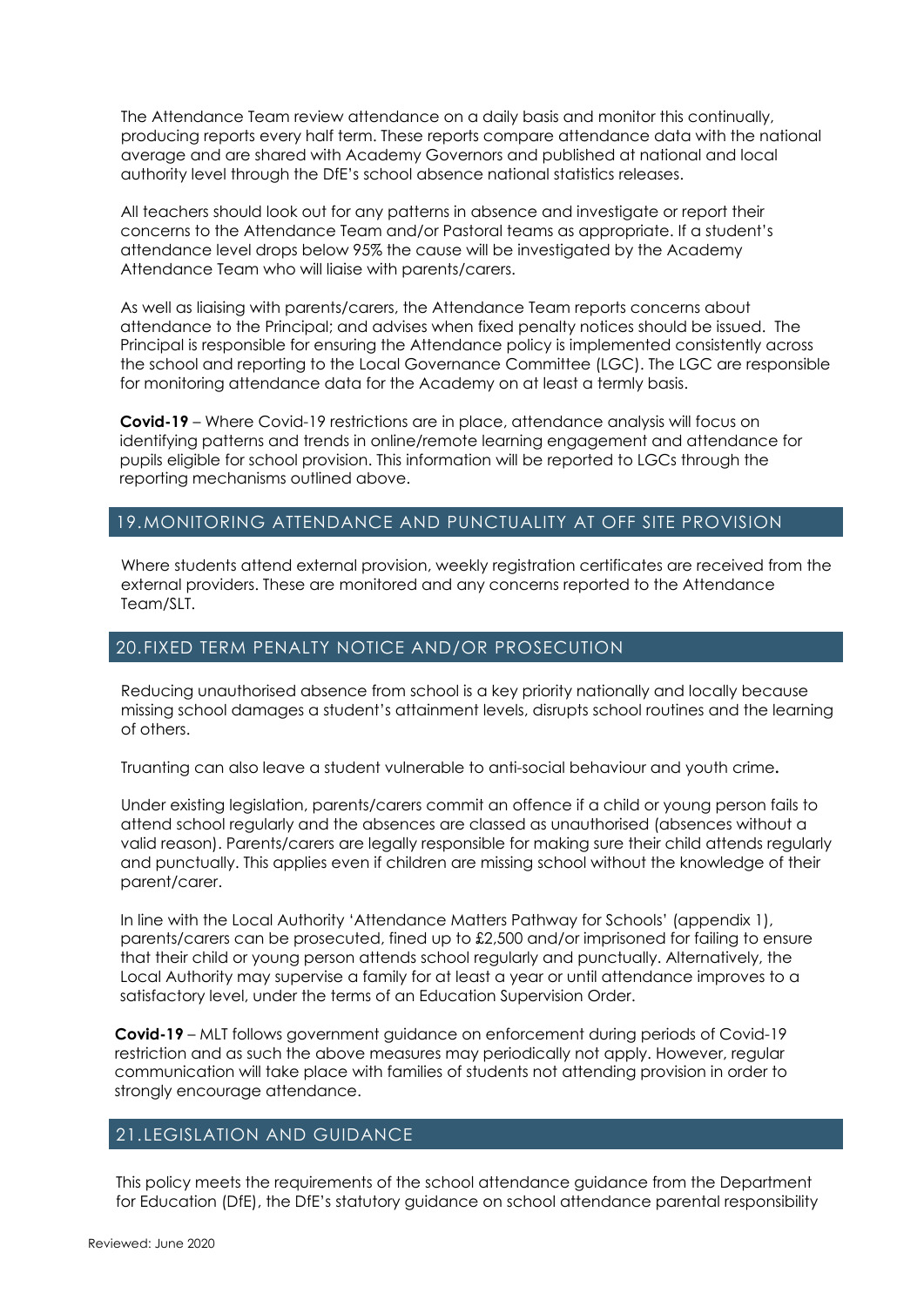measures and refers to the DfE's guidance on the school census which the explains the Persistent Absence threshold. These are drawn from the following legislation setting out the legal powers and duties that govern school attendance:

The Education Act 1996 The Education Act 2002 The Education and Inspections Act 2006 The Education (Student Registration) (England) Regulations 2006 The Education (Student Registration) (England) (Amendment) Regulations 2010 The Education (Student Registration) (England) (Amendment) Regulations 2011 The Education (Student Registration) (England) (Amendment) Regulations 2013 The Education (Student Registration) (England) (Amendment) Regulations 2016 The Education (Penalty Notices) (England) (Amendment) Regulations 2013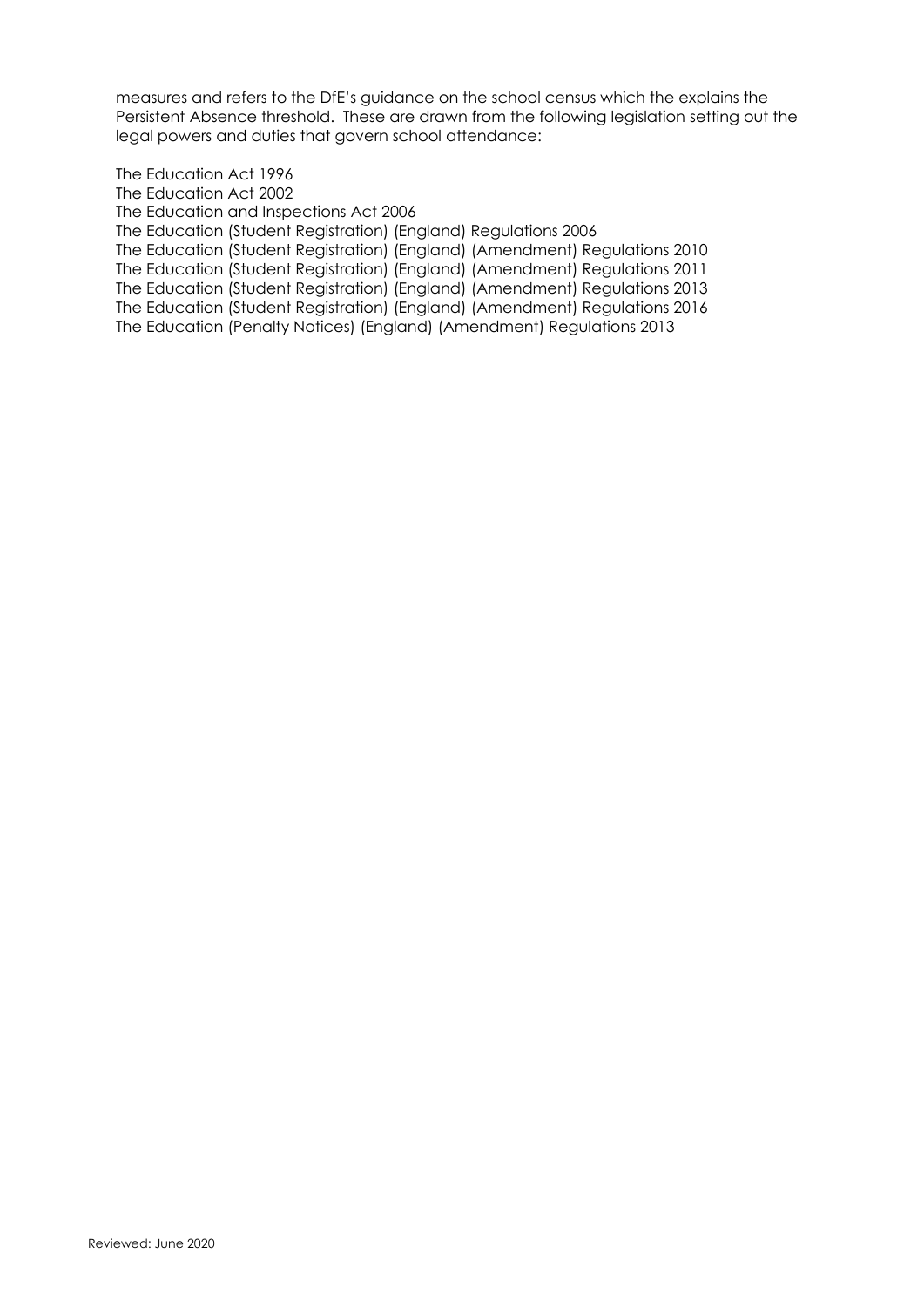### **Appendix One: Attendance Codes**

The following codes are used for recording absence and attendance in Academies; these codes are set out in the Department for Education's [guidance on school attendance.](https://www.gov.uk/government/uploads/system/uploads/attachment_data/file/361008/Advice_on_school_attendance_sept_2014.pdf)

#### **Attendance codes**

| Code     | <b>Definition</b>                | <b>Scenario</b>                                                                      |
|----------|----------------------------------|--------------------------------------------------------------------------------------|
| $\prime$ | Present (am)                     | Student is present at morning registration                                           |
|          | Present (pm)                     | Student is present at afternoon registration                                         |
|          | Late arrival                     | Student arrives late before register has closed                                      |
| в        | Off-site educational<br>activity | Student is at a supervised off-site educational activity<br>approved by the school   |
| D        | Dual registered                  | Student is attending a session at another setting where<br>they are also registered  |
|          | Interview                        | Student has an interview with a prospective<br>employer/educational establishment    |
| P        | Sporting activity                | Student is participating in a supervised sporting activity<br>approved by the school |
| v        | Educational trip or visit        | Student is on an educational visit/trip organised, or<br>approved, by the school     |
| W        | Work experience                  | Student is on a work experience placement                                            |

#### **Absence codes**

| Code               | <b>Definition</b>              | <b>Scenario</b>                                                                 |  |  |
|--------------------|--------------------------------|---------------------------------------------------------------------------------|--|--|
| Authorised absence |                                |                                                                                 |  |  |
|                    | Authorised leave of<br>absence | Student has been granted a leave of absence due to<br>exceptional circumstances |  |  |
|                    | <b>Fxcluded</b>                | Student has been excluded but no alternative provision<br>has been made         |  |  |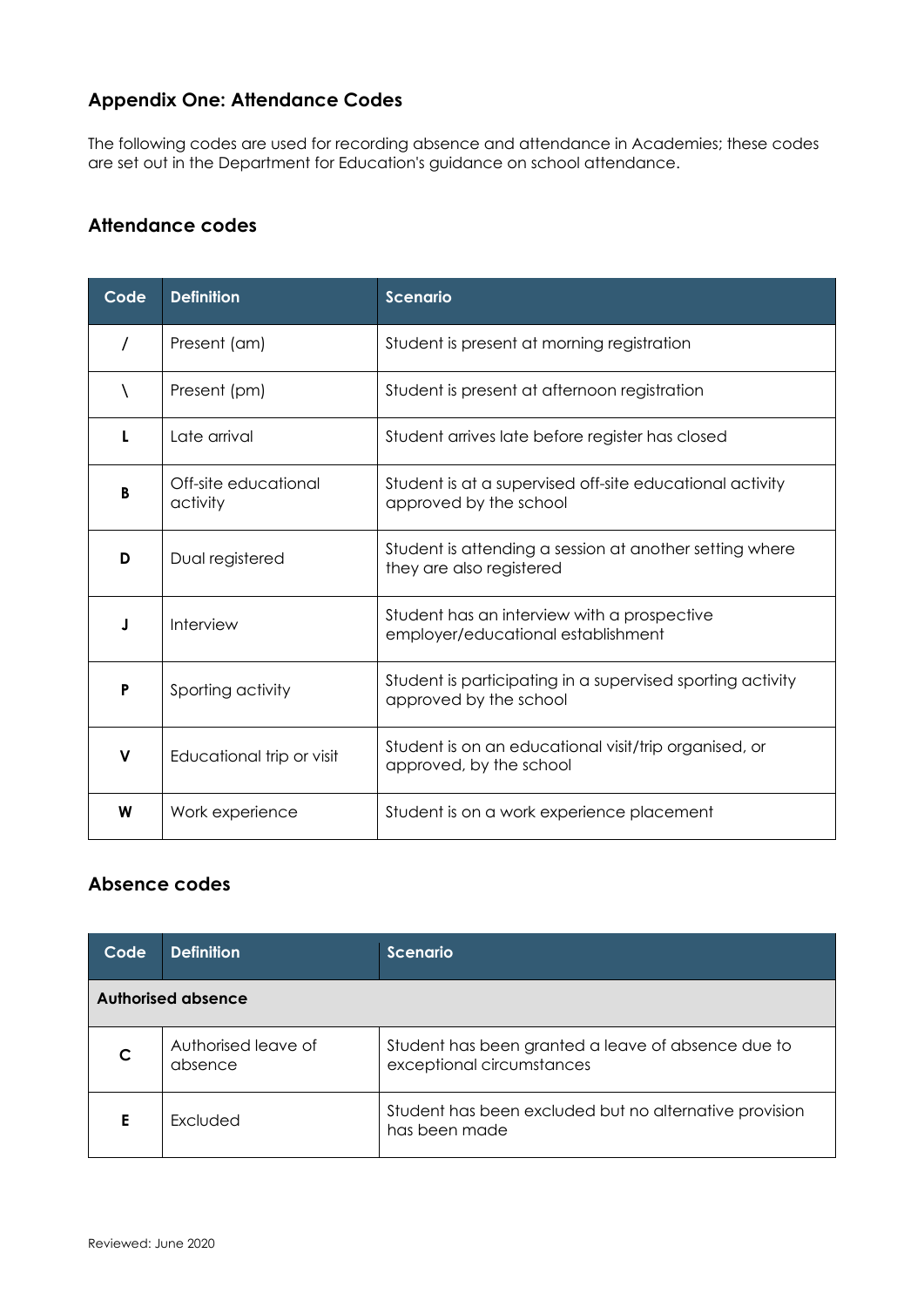| н                           | Authorised holiday                   | Student has been allowed to go on holiday due to<br>exceptional circumstances                |  |  |
|-----------------------------|--------------------------------------|----------------------------------------------------------------------------------------------|--|--|
| L                           | <b>Illness</b>                       | School has been notified that a student will be absent due<br>to illness                     |  |  |
| M                           | Medical/dental<br>appointment        | Student is at a medical or dental appointment                                                |  |  |
| R                           | Religious observance                 | Student is taking part in a day of religious observance                                      |  |  |
| $\mathsf{s}$                | Study leave                          | Year 11 student is on study leave during their GCSEs                                         |  |  |
| Τ                           | Gypsy, Roma and<br>Traveller absence | Student from a Traveller community is travelling, as agreed<br>with the school               |  |  |
| <b>Unauthorised absence</b> |                                      |                                                                                              |  |  |
| G                           | Unauthorised holiday                 | Student is on a holiday that was not approved by the<br>school                               |  |  |
| N                           | Reason not provided                  | Student is absent for an unknown reason (this code should<br>be amended when reason emerges) |  |  |
| O                           | Unauthorised absence                 | School is not satisfied with reason for student's absence                                    |  |  |
| U                           | Arrival after registration           | Student arrived at school after the register closed                                          |  |  |

## **Administrative codes**

| Code | <b>Definition</b>                                       | <b>Scenario</b>                                                                  |
|------|---------------------------------------------------------|----------------------------------------------------------------------------------|
| X    | Not required to be in<br>school                         | Student of non-compulsory school age is not required to<br>attend                |
| Y    | Unable to attend due to<br>exceptional<br>circumstances | School site is closed, there is disruption to travel or student<br>is in custody |
|      | Student not on admission<br>register                    | Register set up but student has not yet joined the school                        |
| #    | Planned school closure                                  | Whole or partial school closure due to half-term/bank<br>holiday/INSET day       |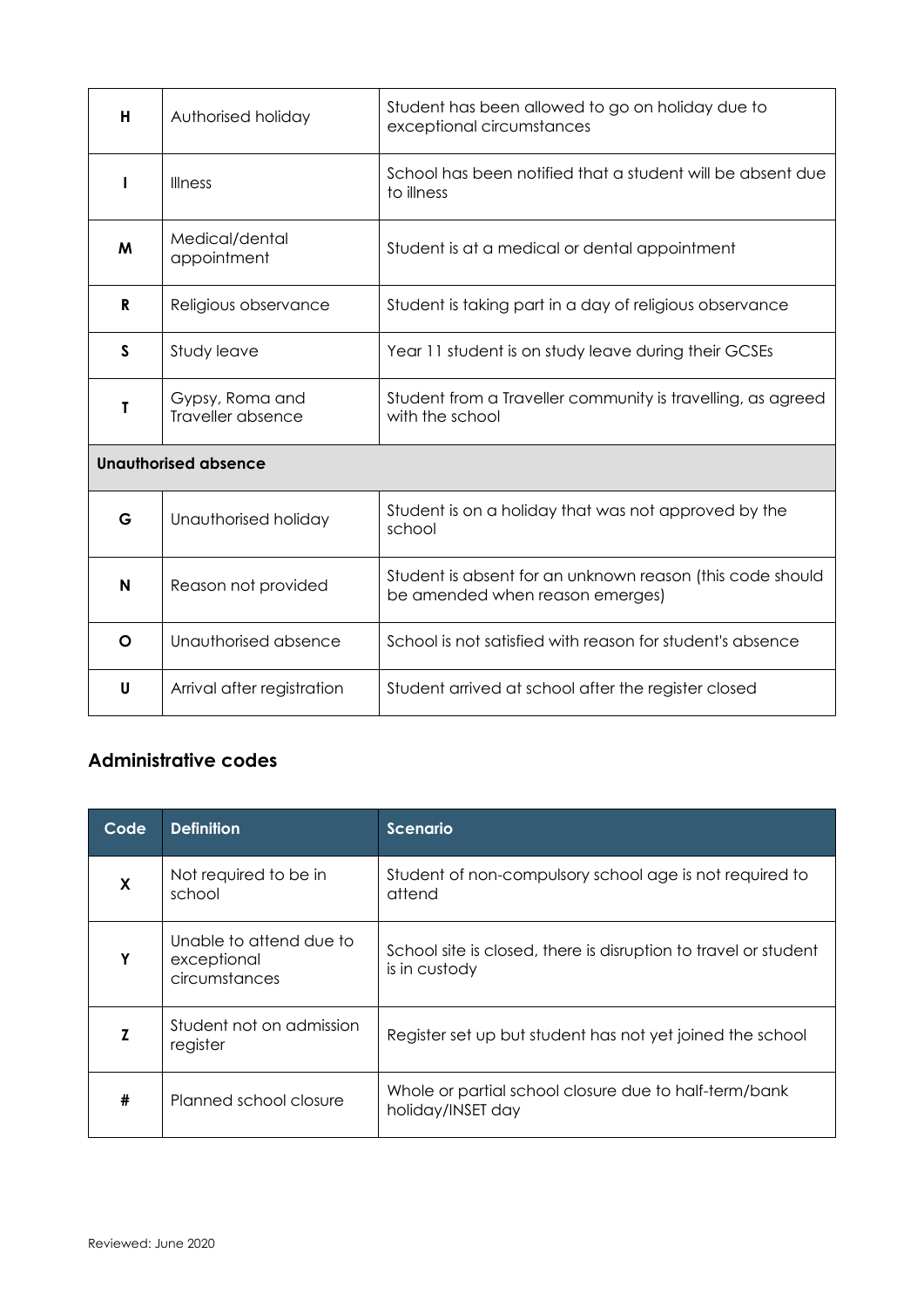#### **Appendix Two – Local Authority Pathway for Schools**

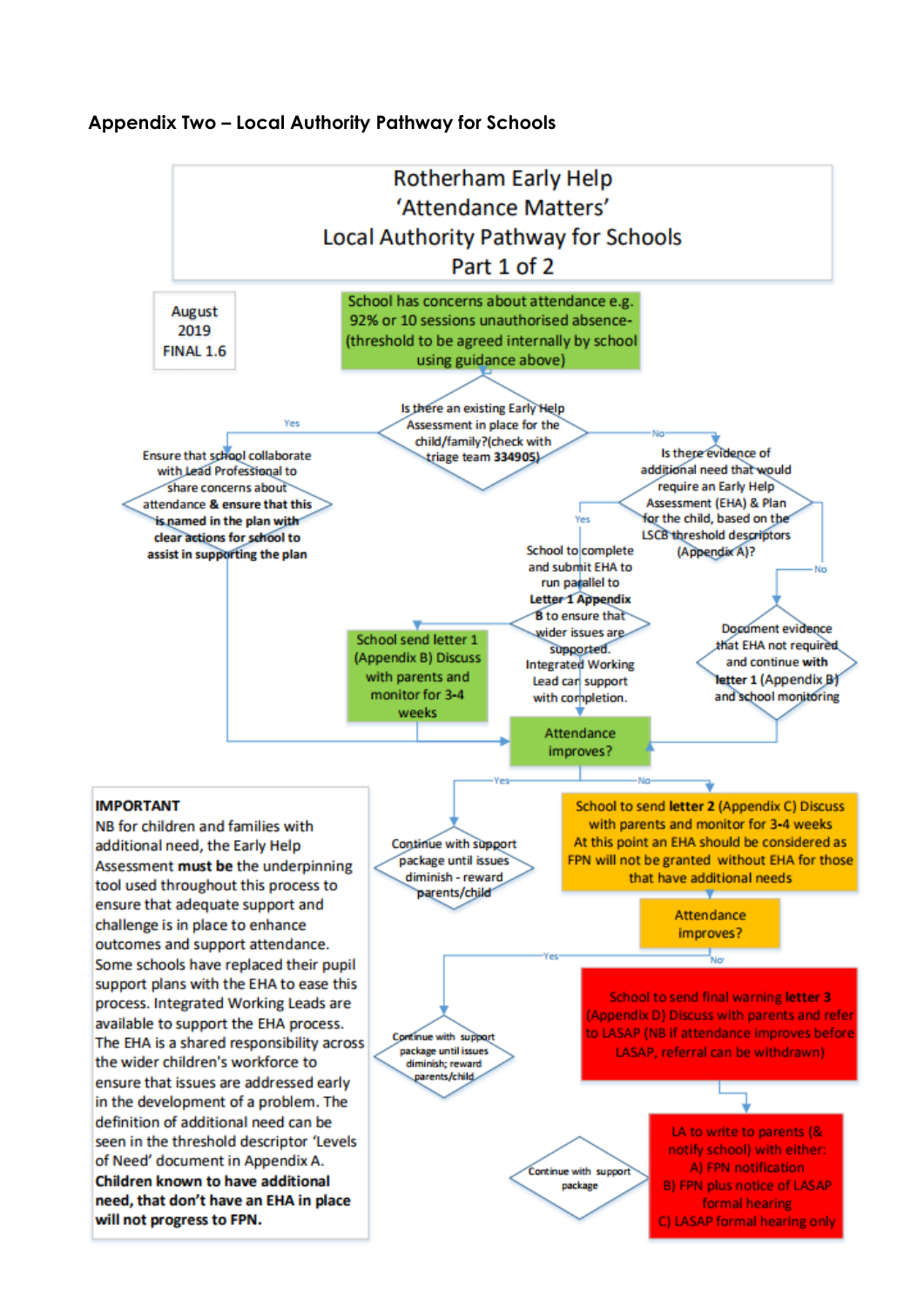#### **PART 2**

**Early Help & Family Engagement Service** 

**School Attendance Matters Pathway Guidance for Schools (Part 2 of 2 to be used in conjunction with Part 1 pathway visual)** 



This guidance document is **part 2 of 2** and accompanies **Part 1 Attendance Matters Local Authority Pathway for Schools**. This guidance is intended to assist schools in implementing the pathway effectively in order to support enhanced school attendance and to trigger enforcement when all strategies have been tried and exhausted.

- 1. The Local Authority has offered guidance in relation to thresholds for poor attendance of 92% or ten sessions of unauthorised absence. The Local Authority has based this on concerns about attendance approaching persistent absence which is 90%. It is important, however, that schools are aware that they are free to apply their own threshold (within reason) and 92% is not an imposed level. The school must however ensure that the School Attendance Policy makes the school target clear to parents/carers when a child secures a school place.
- 2. If a child's attendance falls below the threshold set by school; the school should inform parents and take action.
- 3. The initial step in this process is to have a conversation with child/parents/carers.
- 4. If the action taken by the school does not have the desired effect; the school should check whether there is a current existing Early Help Assessment in place for the child and family. School can do this in one of the following ways:
	- Ask the School's named Early Help Link Workeri to check the system
	- Ask one of the two Attendance Lead's to check the system lisa.marriott@rotherham.gov.uk Kathryn.wiltshire@rotherham.gov.uk
	- Calling the Early Help Triage Team on 01709 334905
- 5. If there is an existing Early Help Assessment in place; the school should make contact with the Lead Professional to share concerns about attendance and ensure that this is named in the plan with clear actions for school to assist in supporting the plan.
- 6. Liaising with the Lead Professional and contributing to the existing plan is important as there may be other concerns held (not necessarily related to the child in your school) and it is vital that as professionals we 'join the dots' to ensure that communication is robust. Many Serious Case Reviews cite lack of professional collaboration as a contributory factor to serious concerns about children.
- 7. If there is not an Early Help Assessment in place; it is important, given the concerns about attendance, that school complete the assessment for children where there is evidence of additional need<sup>ii</sup>. This is vital in order to understand fully the issues that may be affecting attendance and where required, bring in appropriate agencies to support the child and family.
- 8. The Early Help Integrated Working Lead is available to support schools in completing the Early Help Assessment. See below for the IWL for your locality area:
	- Amanda Millington- NORTH amanda.millington@rotherham.gov.uk
	- Sam Blyth and Beverly Garbett- SOUTH samantha.blyth@rotherham.gov.uk beverly.garbett@rotherham.gov.uk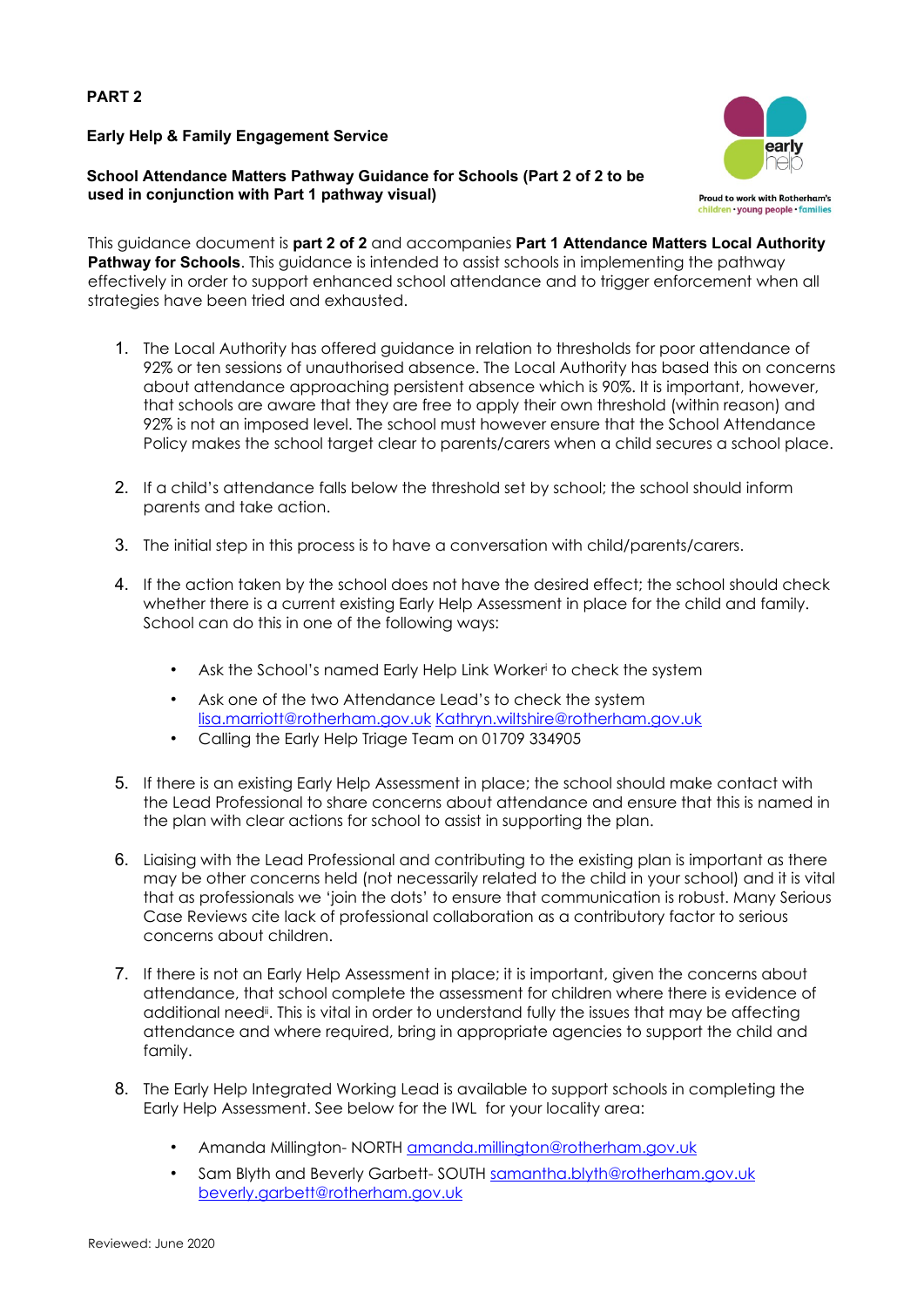- Louise Depledge CENTRAL louise.depledge@rotherham.gov.uk
- Rachel Fletcher- Borough Wide rachel.fletcher@rotherham.gov.uk
- 9. If the family are resistant to having an Early Help Assessment, it is important to reassure them that the process is in place to ensure that the right support is offered to them. Families can often be fearful of interventions such as the Early Help Assessment and reassurance is key to this in order to help the family understand that the process is not an enforcement action but a way of understanding needs and getting the right support.
- 10. If, after reassurance and persistence, the family are still unwilling to engage; then school should continue with the 'Attendance Matters Pathway' and enforcement action can then be considered. NB all stages of the pathway must be undertaken (stages 1-3). It is important in the instance of non-engagement that the school records all evidenceill related to attempts to support the family, as this will be required later should enforcement action be pursued. Lack of evidence (recorded in a timely fashion, as attempts to engage are made) will result in a rejection of the FPN or other enforcement. The Early Help Attendance Leads are available to discuss cases and give advice should this be required.
- 11. The Attendance Matters Pathway contains a series of three letters, sent at different junctures by schools with set timeframes in between. It is important to send the letters in the sequence described in the pathway. This is essential to ensure consistent approaches across Rotherham and equitable processes are implemented for families.
- 12. Letter 1 is the first in the series. This has been designed to support school in sharing the concerns with parents and emphasise the need for improved attendance as well as offering support. If attendance shows an improvement after letter 1, no further letters should be sent.
- 13. Letter 2 is the second in the series and should be used when support has been offered and/or taken-up, but attendance has nevertheless not shown improvement. NB Before sending letter 2, a 3-4 week gap should be given to allow for an improvement to take place. Documented evidence of when letters were sent, should be recorded, as this will be required if the case later progresses to enforcement.
- 14. Letter 3 should be sent if there is still no improvement in attendance and at this stage, the letter makes clear to parents/carers that they are highly likely to be subject to enforcement action. NB if attendance improves between letter 3 and the LASAP school may wish to either a) withdraw the referral or b) this will be taken into account at LASAP.
- 15. At the letter 3 stage school should also complete and submit a referral to the Local Authority School Attendance Paneliv. (LASAP) The LASAP is Rotherham's multi-disciplinary decision making forum that oversees enforcement action under the provision of the Education Act (1996) with regards to parental responsibility for regular school attendance. The Chair of this group is the Early Help Head of Service and a range of agencies attend regularly. When schools have a case being heard at LASAP they will be invited, as will parents and the child where appropriate.
- 16. Following referral to LASAP there will be one of three outcomes as follows:
	- FPN issued
	- FPN and decision to hear formal at a future LASAP
	- Decision to hear formally at next LASAP
	- Referral rejected and school notified of reasons